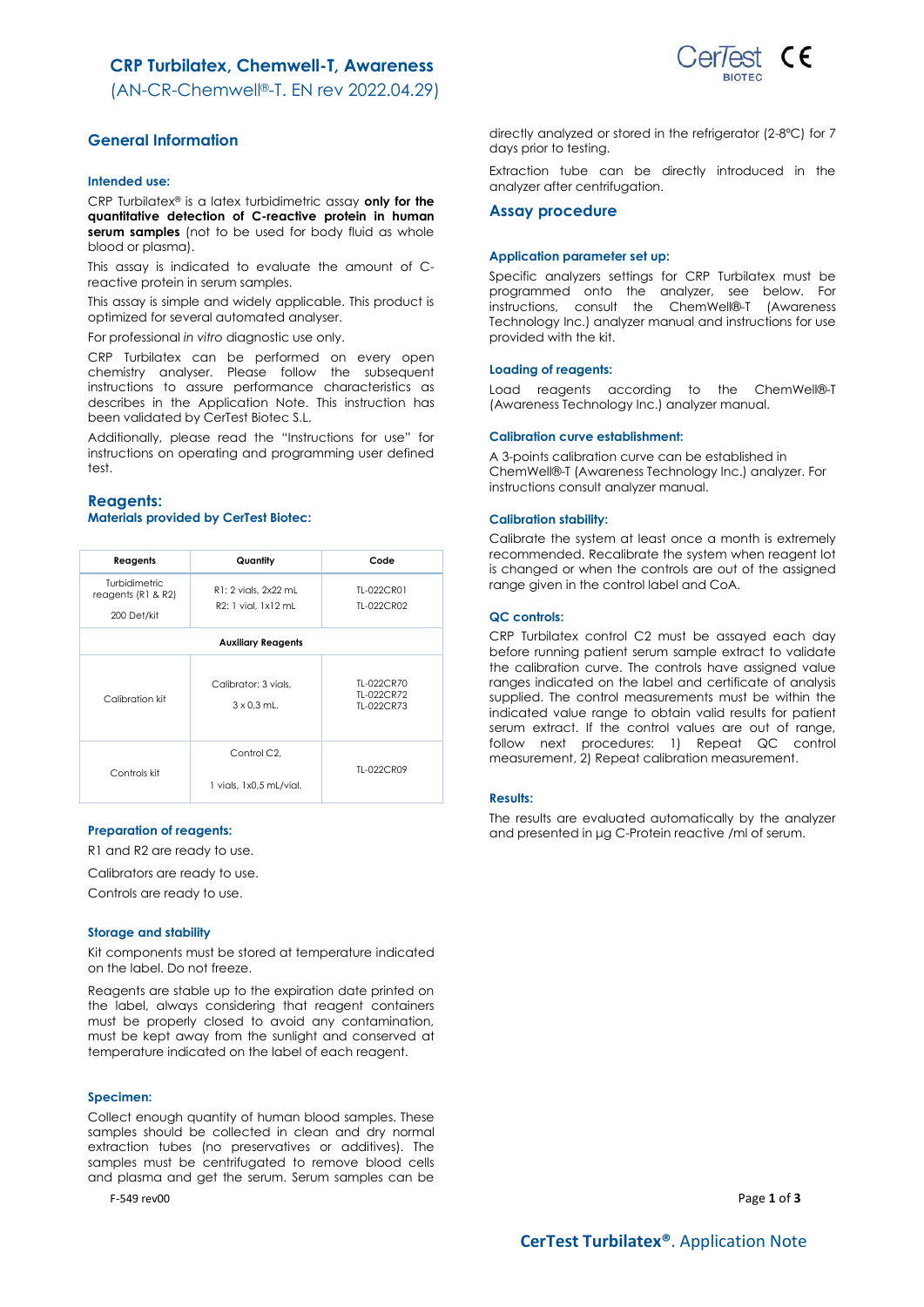# **CRP Turbilatex, Chemwell-T, Awareness**



(AN-CR-Chemwell®-T. EN rev 2022.04.29)

# **Performance characteristics**

The following results have been obtained during the validation of CRP Turbilatex.

# **Linearity:**

CRP Turbilatex using calibrator kit is linear in the calibration range of 4-150 μg /ml of serum.



*\*Data obtained by the analyser Biolis 24i (Tokyo Boeki)*

# **Measuring range:**

CRP Turbilatex assay measuring range is 4-150 μg /mL of serum.

## **Prozone effect:**

Using the reported parameters, no hook effect was observed in values lower than 640 μg /mL of serum because we have not found in any of the dilutions made an antigen concentration that give us a false negative (below our cut-off).

*\*Data obtained by the analyser Biolis 24i (Tokyo Boeki)*

# **Detection limit:**

**Limit of detection (LOD): 0.1 μg /mL of serum.** A dilution with four times LoB concentration antigen is made. This concentration is measured for twenty times and mean, and standard deviation is calculated. LoD is calculated as follows:

$$
LOD = LOB + 1.645^* SD
$$

**Limit of quantification (LOQ): 1.0 μg /mL of serum.** The limit of quantification is defined as the lowest concentration whose CV is less than 20%.

*\*Data obtained by the analyser Biolis 24i (Tokyo Boeki)*

### **Precision:**

CRP Turbilatex was tested with three different controls levels.

|              | Low             | High               |
|--------------|-----------------|--------------------|
|              | $(20 \mu g/ml)$ | $(150 \,\mu g/ml)$ |
| N            | 20              | 20                 |
| Mean (µg/mL) | 16.6            | 151.7              |
| SD (µg/ml)   | 1.8             | 9.0                |
| CV (%)       | 11.0%           | 6.0%               |

*\*Data obtained by the analyser Biolis 24i (Tokyo Boeki)*

# **Method comparison**

Results obtained with CRP Turbilatex were compared with CRP Ultra Spinreact.

|                                                   | Sensitivity | Specificity |
|---------------------------------------------------|-------------|-------------|
| <b>CRP Turbilatex vs CRP</b><br>Ultra Spinreact ® | 92.9%       | 97.7%       |

*\*Data obtained by the analyser Biolis 24i (Tokyo Boeki)*

# **Shipping damage**

Please notify your distributor, it this product was received damaged.

# **Symbols key**

| <b>IVD</b> | For in vitro diagnostic use only     | والمعار | Keep dry               |
|------------|--------------------------------------|---------|------------------------|
|            | Consult instructions for use         |         | Temperature limitation |
| <b>REF</b> | Catalogue number                     | LO1     | Lot number             |
|            | Use by                               | لفقة    | Manufacturer           |
| Σ<br>n     | Contains sufficient for <n> test</n> | DIL     | Sample diluent         |
|            | Keep out of the sunlight             |         |                        |

# **Manufacturer**

# **CERTEST BIOTEC**

Pol. Industrial Río Gállego II, Calle J, Nº 1, 50840, San Mateo de Gállego, Zaragoza (SPAIN) www.certest.es

# **NOTES**

Please refer to the instructions for use for the detailed information about the test on the following:

**Synthesis, Principle, Precautions, Reagents, Specimen collection, Interpretation of results.**